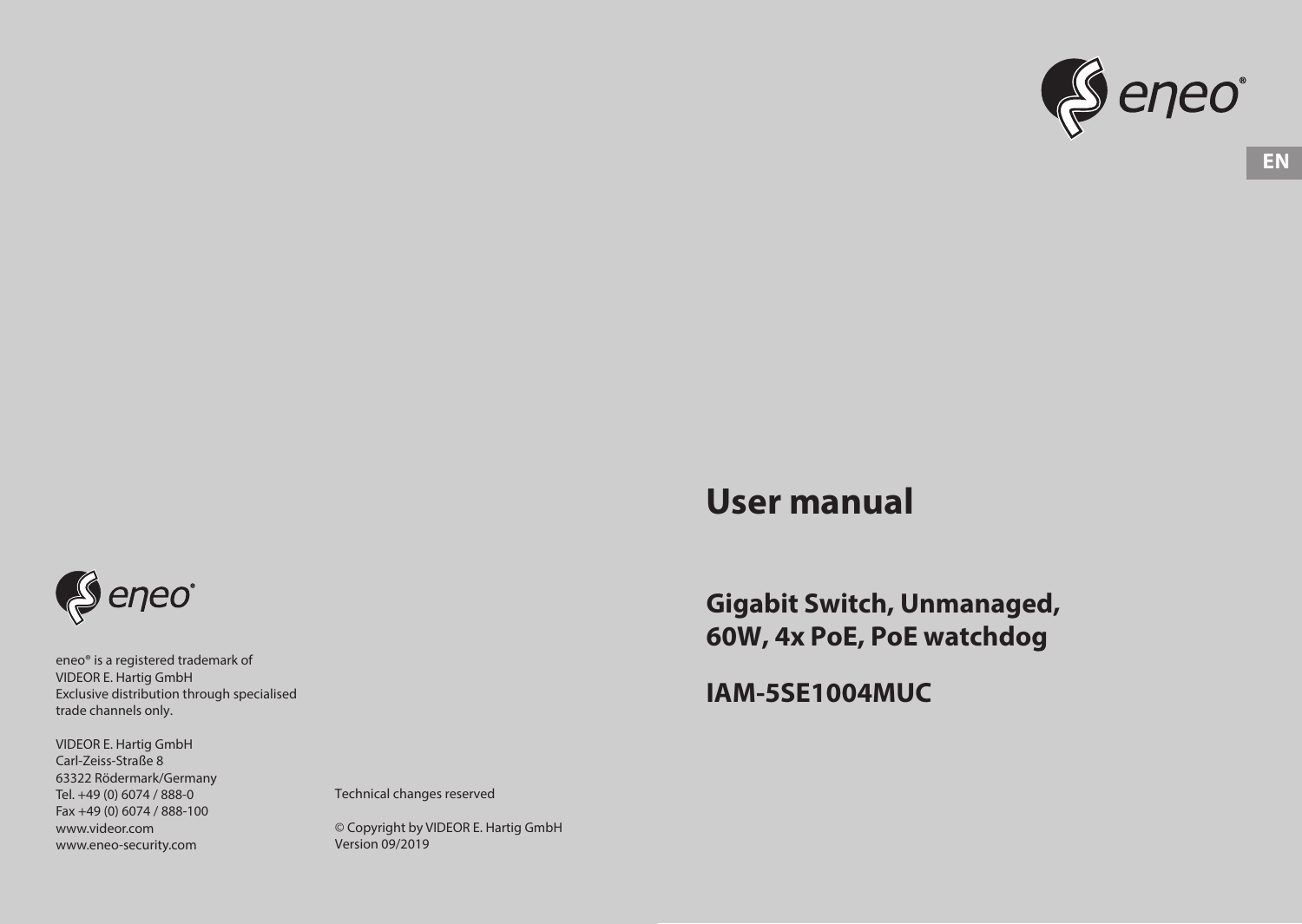### User Manual 4 ports industrial full-gigabit PoE switch (60W HPoE powered)

It is an industrial full-gigabit PoE switch, the switch provides 1\*10/100/1000Base-T PoE in port(60W PoE input), 4\*10/100/1000Base-T PoE out ports (30W PoE output, support IEEE802.3af/at) and 1\*1000Base-X SFP port. It supports PoE watchdog (Detect POE device when it is frozen, reboot automatically). It supports -40 to +75°C working temperature, 6KV surge protection,8KV/15KV ESD protection. It could be widely used in security network video surveillance, network engineering and other occasions.

Ver 1.0



## Feature

- Provide 1\*10/100/1000Base-T PoE In Port(60W PoE input);
- Provide 4\*10/100/1000Base-T PoE out Ports(30W PoE output, support IEEE802.3af/at);
- Provide 1\* 1000Base-X SFP port;
- Support PoE watchdog(Detect POE device when it is frozen, reboot automatically);
- Redundant power design, support power hot backup;
- Support -40 to +75°C working temperature;
- Support 6KV surge protection, 8KV/15KV ESD protection.
- Din-rail and wall-mount installation.

## Caution

- 1) Transmission distance is related to the connecting cable. We suggest to use standard Cat5e/6 network cable to get the best transmission effect.
- 2) If use optical uplink port, customer needs to purchase additional SFP module.
- 3) The equipment must be connected to anti-thunder grounding ,otherwise the protection level will be greatly reduced ; please use NO. 20th or above wire to connect grounding terminal to the earth.

## Board Diagram



## **E** Installation steps

Please check the following items before installation. If any missing, please contact the dealer.

| • POE Ethernet switch | 1 pc  |
|-----------------------|-------|
| • Power adapter       | 1 pc  |
| • Wall hangers        | 2 pcs |
| • Din rail hanger     | 1 pc  |
| • User manual         | 1 pc  |
|                       |       |

#### $\overline{{\bf 1}}$ 44 A Ports PoE Ethernet Switch-